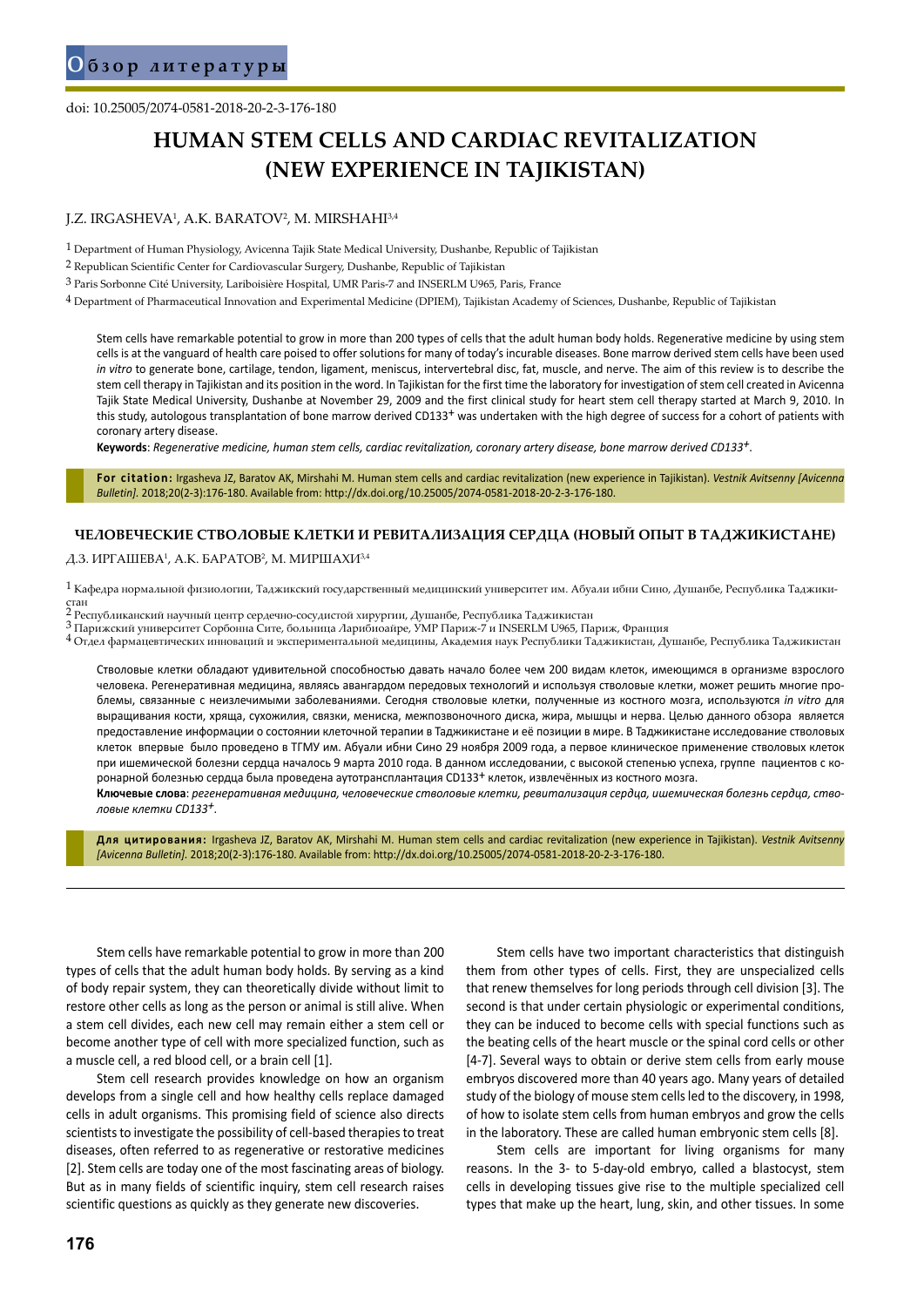adult tissues, such as bone marrow, muscle, and brain, discrete populations of adult stem cells generate replacements for cells that are lost through normal wear and tear, injury, or disease.

One of the many reasons for the attention stems from the potential of these cells to regenerate tissues without the production of scar tissue that is generally associated with healing processes. With any new technology comes a myriad of terms, many of which are poorly defined with regard to stem cells. One of the most difficult distinctions when discussing stem cells is defining what is a "stem cell". Stem cells are defined as clonogenic, self-renewing progenitor cells that can generate one or more specialized cell types [9].

A Russian-American scientist – Alexander A. Maximow proposed (1908) the term "stem cells". He stated that all the blood cells have a single precursor cell [10]. The first distinction to be made is between embryonic and adult stem cells. Adult stem cells are those which arise or are obtained from any post-natal source. Embryonic cells arise from an embryo, often in an 8 cell or less stage. Embryonic cells that are capable of generating an entire organism are referred to as "totipotent". A more restricted subset of cells that is capable of forming tissues from each of the germ layers is referred to as "pluripotent" cells or, when generating an even more restricted subset of cells, called "multipotent" [11]. It has long been thought that each tissue type had a resident population of adult stem cells present to maintain the tissue. The recent idea of plasticity suggests that adult stem cells can de-differentiate then re-differentiate down another cell lineage or transdifferentiate to another lineage. An example would be a hematopoietic stem cell (mesodermal in origin) that becomes neuron (ectomdermal origin). In laboratory model, Induced pluripotent stem cells (iPSC) produced by reprogramming the nuclei of differentiated adult cells [12]. Many of the early reports used bone marrow as a source of stem cells, but other sources of mesenchymal stem cells (MSC) have been more recently demonstrated. For example muscle, teeth, cartilage, hair, adipose tissue all have been shown to contain multipotent MSC.

Isolation of MSC from bone marrow or digested tissue extracts is most commonly achieved by simple adhesion and proliferation of MSC to tissue culture surfaces. This crude technique does not ensure a homogenous population of MSC because cells such as fibroblasts may likewise readily adhere and proliferate. While non-progenitor cell contamination may be an expected outcome of the adhesion sorting technique, the extensive volume of literature detailing bulk multipotent behavior of adherent MSC populations demonstrate the presence of a significant, if not a homogenous, MSC population. In fact, near-homogenous MSC populations have been reported from adhesion sorting [13]. Researchers are currently working on more rigorous methods of identifying stem cells through the use of cell surface antigens such as cluster differentiation (CD) factor CD34+, CD44+ and CD133+ cells. There is still significant research to be done in this area, and a consensus on the exact antigen profile of a MSC has not been reached. Most of the research aimed at clinical treatments has been carried out using autologous [14] MSC, mainly from bone marrow. Specifically, bone marrow derived stem cells have been used in vitro to generate bone, cartilage, tendon, ligament, meniscus, intervertebral disc, fat, muscle, and nerve [14]. Because of the availability of adipose tissue, it too has received a fair amount of recent research as a source of MSC [15].

Recently, umbilical cord (UC), dental pulp (DP), and menstrual blood (MB) mesenchymal stem cells have gained much attention because of their convenient harvesting procedures, excellent proliferation and differentiation abilities, less susceptibility to bacterial and viral contamination, and no ethical restrictions [16] .

Previous studies have reported the therapeutic potential of these MSCs using various models, such as neurodegenerative disorders [17, 18], rheumatoid arthritis [19], hind limb ischemia [20], and diabetes [21], but no direct comparative studies of those three sources of MSCs have been made so far.

 In cardiology, stem cells have emerged as a promising strategy for cardiac replacement or repair after acute myocardial infarction (MI) [22]. From a historical perspective, a brief insightful review article titled- "Reparative Processes in Heart Muscle Following Myocardial Infarction" described the appearance of round cells in the border-zone of acute MI after the surge of acute inflammatory cells but stopped short of explaining or characterizing these cells [23]. Murry and colleagues demonstrated that haematopoietic stem (CD34+, CD45+) cells do not transdifferentiate into cardiac myocytes in myocardial infarcts [24]. Further studies in animal models of MI demonstrated that several subsets of adult primitive cells can regenerate cardiomyocyte with improvement in cardiac function. However, the last 15 years have witnessed an exponential increase in literature about the therapeutic use of stem cells after acute MI. Multiple clinical studies have examined the safety and efficacy of stem cell therapy after acute MI. Majority of the initial clinical trials, although diverse and heterogeneous in their design and execution, have shown that stem cell therapy is safe and leads to, at least, modest improvement of cardiac function. There is ongoing debate on what constitutes the best source of stem for the repair of damaged myocardium following a MI. To date, most of the studies have used autologous stem cells derived from bone marrow and peripheral blood. Studies that have used allogeneic human mesenchymal stem cells (hMSCs) following acute MI have, at least, established the safety profile of allogenic stem cell therapy for clinical use [25, 26]. Newly discovered stem cell types, e.g., resident cardiac stem cells and very small embryonic-like stem cells have been a focus of intense research to further characterize their plasticity [27, 28], homing and growth characteristics, safety and efficacy to repair damaged myocardium and improve cardiac function [26]. Endogenous cardiac stem cells are tissue-specific stem progenitor cells harbored within the adult mammalian heart. They were first discovered in 2003 [29, 30] in the adult rat heart and since then have been identified and isolated from mouse, dog, porcine and human hearts [31, 32].

Heart failure is the leading first cause of death worldwide, and current therapies only delay progression of the disease. Cardiomyocytes are a stable cell population with only limited potential for renewal after injury [33, 34]. Cardiac tissue regeneration may be due to infiltration of stem cells, which differentiate into cardiomyocytes [35]. Laboratory experiments and recent clinical trials suggest that cell-based therapies can improve cardiac function [36, 37], and the implications of this for cardiac regeneration are causing great excitement. These new findings have stimulated optimism that the progression of heart failure can be prevented or even reversed with cell based therapy [38]. In this context, several methods using adult bone marrow cell (BMC) therapy started in the overall the world. Among these, the authors found no effects of intracoronary injection of autologous mononuclear BMC on global left ventricular function [39-43]. In another study, the effect of transendocardial delivery of autologous bone marrow mononuclear cells on functional capacity, left ventricular function, and perfusion in chronic heart failure was assed. Among patients with chronic ischemic heart failure, transendocardial injection of autologous BMCs compared with placebo did not improve left ventricular end-systolic volume (LVESV), maximal oxygen consumption, or reversibility on single-photon emission computed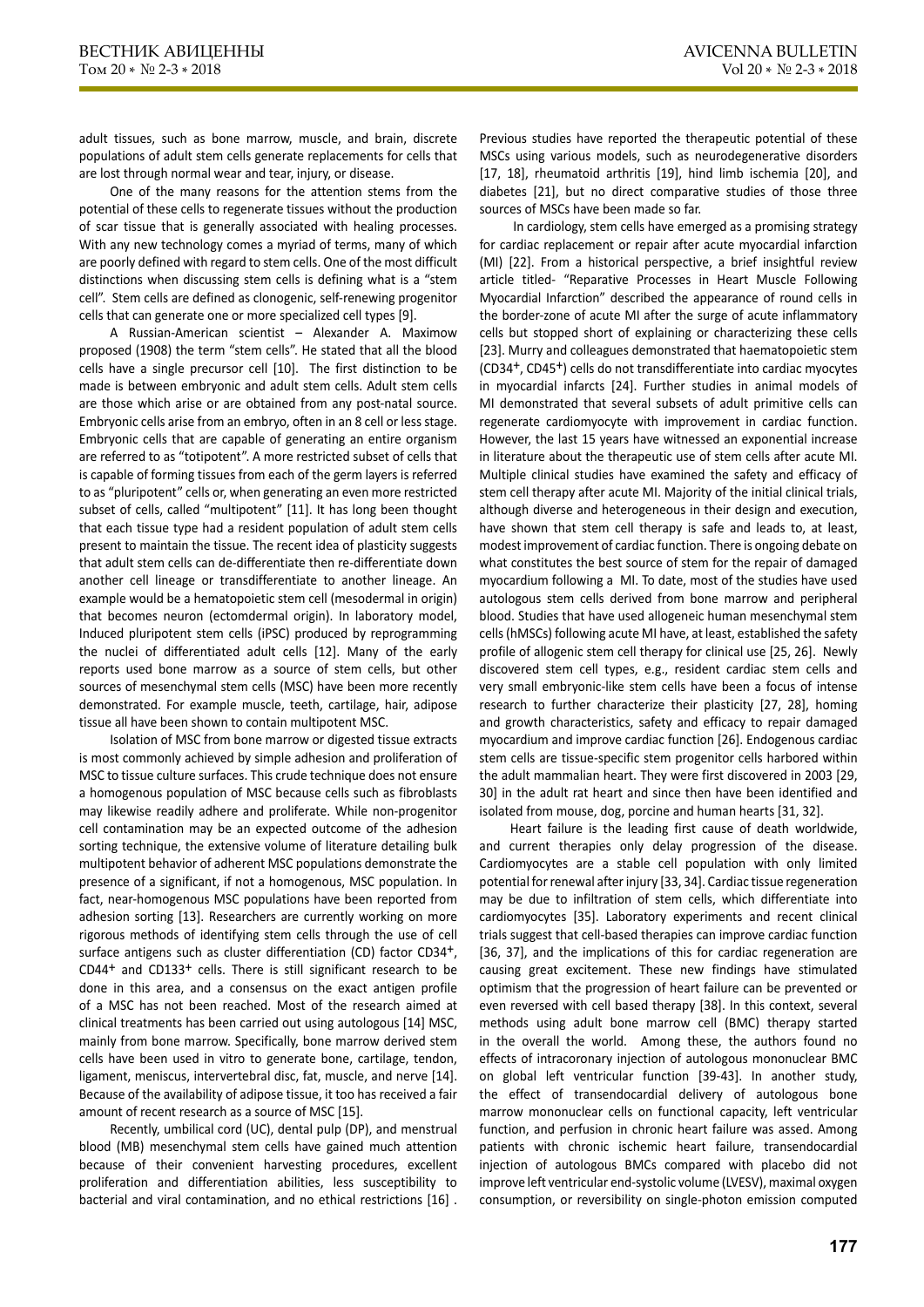tomography (SPECT, or less commonly, SPET) [44]. In other study, intracoronary injection of bone marrow-derived mononuclear cells early or late after acute myocardial infarction was analyzed. In this study, among of patients with ST-segment elevation myocardial infarction and left ventricular (LV) dysfunction after successful reperfusion, intracoronary infusion of bone marrow mononuclear cells (BMMNC) at either 5 to 7 days or 3 to 4 weeks after acute myocardial infarction did not improve LV function at 4-month followup [45].

Compared with the BMMNC, the CD133+ cell extracted from BMMNC promotes cardiac recovery after recent myocardial infarction [46, 26]. But intra-myocardial injection of CD133+ cell has no effect on global LV function and clinical symptoms [47].

The promising approaches of bone marrow cell therapy was reported by Afzal et al (2015) using database researches through 2014 that they identified in 48 randomized controlled trials enrolling 2602 patients. By this meta-analysis, authors concluded that transplantation of BMC improve LV ejection fraction, reduce infarct size and ameliorates remodeling in patients with ischemic heart disease. BMC transplantation may also reduce the incidence of death, recurrent myocardial infarction; ventricular arythmia and cerebrovascular accident during follow up [48].

In Tajikistan (Table) for the first time the laboratory for investigation of stem cell created in Avicenna Tajik state Medical University, Dushanbe at November 29, 2009 and the first clinical study for heart stem cell therapy started at March 9, 2010. In this

study, autologous transplantation of bone marrow derived CD133+ was undertaken with the high degree of success for a cohort of patients with coronary artery disease. CD133<sup>+</sup> mesenchymal cells were enriched using magnetic microbed anti-CD133 antibody from bone marrow mononuclear cells. Flow cytometry and immunocytochemistry analysis using specific antibodies revealed that these cells were essentially 89±4% CD133+ and 8±5% CD34+. CD133+/CD34+ secrete important bioactive proteins such as cardiotrophin-1, angiogenic and neurogenic factors, morphogenetic proteins, and proinflammatory and remodeling factors in vitro [49]. Single intracoronary infusion of autologous CD133+/CD34+ is effective and reduces infarct size in patients as analyzed by Tc99m MIBI myocardial scintigraphy. Is majority of patients were treated via left coronary artery. Nine months after cell therapy, 5 out of 8 patients showed a net positive response to therapy in different regions of the heart. Uptake of Tc99 isotope and revitalization of the heart area in inferoseptal region are more pronounced (p= 0.016) as compared to apex and anterospetal regions after intracoronary injection of the stem cells. The cells chosen here have the properties essential for their potential use in cell therapy. In addition their homing can be followed without major difficulty by the use of scintigraphy. The cell therapy proposed here is safe and should be practiced, as we found, in conjunction with scintigraphic observation of areas of the heart which respond optimally to the infusion of autologous CD133<sup>+</sup>/ CD34+ BMMNCs [26, 49].

*Table Landmark events in the history of stem cell discovery and its use for the therapy of myocardial ischemia*

|  | Year | <b>Event</b>                                                                                                                                                                                                                                                                                        |
|--|------|-----------------------------------------------------------------------------------------------------------------------------------------------------------------------------------------------------------------------------------------------------------------------------------------------------|
|  | 1908 | A Russian-American scientist – Alexander A. Maximow proposed the term "stem cells". He stated that all the blood<br>cells have a single precursor cell [10]                                                                                                                                         |
|  | 1996 | Murry and associates sought to redirect heart to form skeletal muscle instead of scar by transferring the myogenic<br>determination gene, MyoD, into cardiac granulation tissue                                                                                                                     |
|  | 2001 | Shintani et al. reported that lineage-committed endothelial progenitor cells and CD34 <sup>+</sup> mononuclear cells can be<br>mobilized during an acute ischemic event in humans [Shintani S et al. Circulation. 2001;103:45-6]                                                                    |
|  | 2002 | Assmus et al. reported that intracoronary infusion of autologous blood or bone-marrow progenitor cells is safe and<br>feasible and may benefit post-MI remodeling [Assmus B et al. Circulation. 2002;106:3009-17]                                                                                   |
|  | 2003 | Stamm et al. injected autologous CD133 <sup>+</sup> bone-marrow cells into the infarct border zone and suggested an<br>improvement of myocardial perfusion is likely [42]                                                                                                                           |
|  | 2003 | Menasche et al. reported that autologous skeletal myoblast transplantation for severe ischemic cardiomyopathy can<br>improve regional contractility but might have arrythmogenic potential [Menasche P et al. JACC. 2003;41(7):1078-83]                                                             |
|  | 2003 | Beltrami et al. reported that adult cardiac stem cells are multipotent and support myocardial regeneration [29]                                                                                                                                                                                     |
|  | 2004 | Kucia et al. reported very small nonhematopoietic population of bone marrow-derived cells that express markers for<br>cardiac differentiation [41]                                                                                                                                                  |
|  | 2004 | Kang et al. injected G-CSF for the mobilization of PBSCs and administered these cells via intracoronary route to heart<br>after MI. Although improvement of cardiac function was noted, a significant concern was raised for the possibility of<br>coronary restenosis after stem cell therapy [40] |
|  | 2009 | Hare et al. provided safety and provisional efficacy data for allogeneic human mesenchymal stem cells in MI patients<br>$[25]$                                                                                                                                                                      |
|  | 2010 | March 9, the first clinical study for heart stem cell therapy started in Avicenna Tajik State Medical University,<br>Dushanbe, Tajikistan                                                                                                                                                           |
|  | 2011 | The first randomized and open-labeled phase I clinical study utilizing intracoronary injection of resident CSCs in<br>patients with a history Q-wave MI and EF<40% started recruiting patients [28].                                                                                                |
|  | 2012 | Stem cell scientists awarded Nobel Prize in Physiology and Medicine. In what researchers view as validation of the<br>field, the Nobel committee recognized pioneering contributions to stem cell science by John Gurdon and Shinya<br>Yamanaka                                                     |
|  | 2013 | The first results of Tajik clinical study for heart stem cell therapy published [26]                                                                                                                                                                                                                |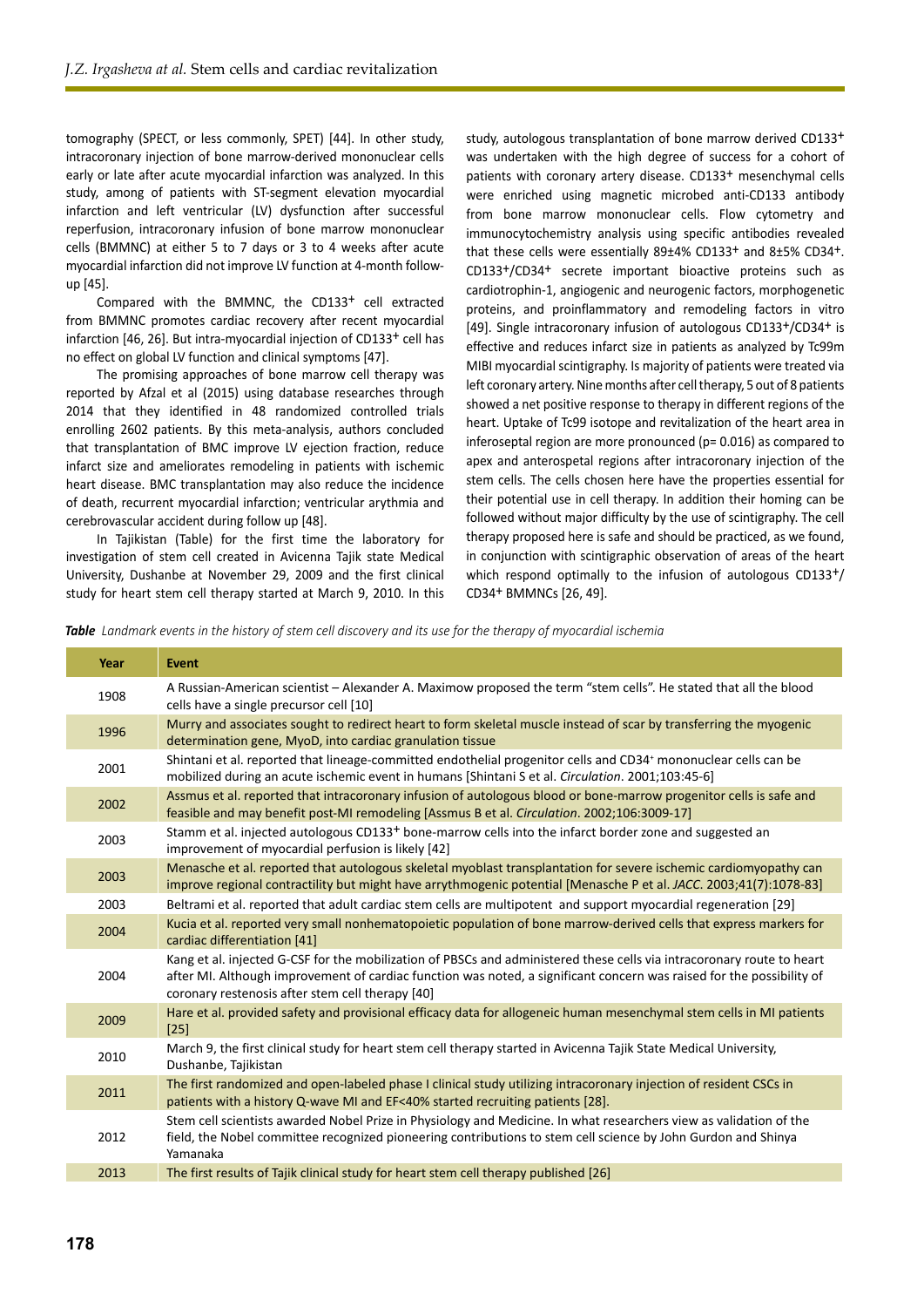#### **References**

- 1. stemcells.nih.gov/info/basics.
- 2. Keller R. Stem cells on the way to restorative medicine. *Immunol Lett.* 2002;83(1):1-12.
- Alexander MS, Casar JC, Motohashi N. Stem cell differentiation and therapeutic use. *Stem Cells International.* 2015; Article ID 308128. Available from: http://dx.doi.org/10.1155/2015/308128.
- 4. Zhang Y, Mignone J, MacLellan WR. Cardiac regeneration and stem cells. *Physiol Rev.* 2015;95(4):1189-204. Available from: http://dx.doi. org/10.1152/physrev.00021.2014.
- 5. Shen H, Wang Y, Zhang Z, Yang J, Hu Sh, Shen Z. Mesenchymal stem cells for cardiac regenerative therapy: optimization of cell differentiation strategy. *Stem Cells International.* 2015; Article ID 524756. Available from: http:// dx.doi.org/10.1155/2015/524756.
- 6. Sabapathy V, Tharion G, Kumar S. Cell therapy augments functional recovery subsequent to spinal cord injury under experimental conditions. *Stem Cells International.* 2015; Article ID 132172.
- 7. Cai CL, Molkentin JD. The elusive progenitor cell in cardiac regeneration: slip slidin' away. *Circ Res.* 2017;120(2):400-6. Available from: http://dx.doi. org/10.1161/CIRCRESAHA.116.309710.
- Menendez P, Bueno C, Wang Lg, Bhatia M. Human embryonic stem cells potential tool for achieving immunotolerance? *Stem Cell Reviews.*  2005;1:151-8.
- 9. Moraleda JM, Blanguer M, Bleda P, Iniesta P, Ruiz F, Bonilla S, et al. Adult stem cell therapy: dream or reality? *Transpl Immunol.* 2006;17:74-7.
- 10. Konstantinov IE. In search of Alexander A. Maximow: The man behind the unitarian theory of hematopoiesis. *Perspect Biol Med.* 2000;43:267-9.
- 11. Trounson A, McDonald C. Stem cell therapies in clinical trials: progress and challenges. *Stem Cells.* 2015;17(1):11-22.
- 12. French AJ, Adams CA, Anderson LS, Kitchen JR, Hughes MR, Wood SH. Development of human cloned blastocysts following somatic cell nuclear transfer with adult fibroblasts. *Stem Cells.* 2008;26:485-93.
- 13. Pittenger MF, Mackay AM, Beck SC, Jaiswal RK, Douglas R. Multilineage potential of adult human mesenchymal stem cells. *Science.* 1999;284:143-7.
- 14. Muschler GF, Nakamoto C, Griffith LG. Engineering principles of clinical cellbased tissue engineering. *J Bone Joint Surg Am.* 2004;86:1541-58.
- 15. Zuk PA, Zhu M, Mizuno H. Multilineage cells from human adipose tissue: Implications for cellbased therapies. *Tissue Eng.* 2001;7:211-28.
- 16. Ren H, Sang Y, Zhang F, Liu Zh, Qi N, Chen Y. Comparative analysis of human mesenchymal stem cells from umbilical cord, dental pulp, and menstrual blood as sources for cell therapy. *Stem Cells International.* 2016; Article ID 3516574.
- 17. Sanberg PR, Eve DJ, Willing AE. The treatment of neurodegenerative disorders using umbilical cord blood and menstrual blood-derived stem cells. *Cell Transplantation.* 2011;20(1):85-94.
- 18. Sakai K, Yamamoto A, Matsubara K. Human dental pulp-derived stem cells promote locomotor recovery after complete transection of the rat spinal cord by multiple neuro-regenerative mechanisms. *Journal of Clinical Investigation.* 2012;122(1):80-90.
- 19. Liu Y, Mu R, Wang S. Therapeutic potential of human umbilical cord mesenchymal stem cells in the treatment of rheumatoid arthritis. *Arthritis Research & Therapy.* 2010;12(6):article R210.
- 20. Vu NB, Ngoc-Le Trinh V, Phi LK, Phan N, Van Pham P. Human menstrual bloodderived stem cell transplantation for acute hind limb ischemia treatment in mouse models. *Regenerative Medicine.* 2015;1:205-15.
- 21. Hu J, Yu X, Wang Z. Long term effects of the implantation of Wharton's jellyderived mesenchymal stem cells from the umbilical cord for newly-onset type 1 diabetes mellitus. *Endocrine Journal.* 2013;60(3):347-57.
- 22. Beltrami AP, Urbanek K, Kajstura J, Yan S M, Finato N. Evidence that Human cardiac myocytes divide after myocardial infarction. *N Engl J Med.*  2001;344:1750-7.
- 23. Bing RJ, (1971) Reparative processes in heart muscle following myocardial infarction. *Cardiology* 56: 314-324.
- 24. Murry CE, Soonpaa MH, Reinecke H. Haematopoietic stem cells do not transdifferentiate into cardiac myocytes in myocardial infarcts. *Nature*. 2004;428:664-8.
- 25. Hare JM, Traverse JH, Henry TD, Dib N, Strumpf RK. A randomized, doubleblind, placebo- controlled, dose- escalation study of intravenous adult human

mesenchymal stem cells (prochymal) after acute myocardial infarction. *JACC*. 2009;54:2277-86.

- 26. Kurbonov U, Dustov A, Barotov A, Khidirov M, Mirojov G, Rahimov Z, et al. Intracoronary infusion of autologous CD133+ cells in myocardial infarction and tracing by Tc99m MIBI scintigraphy of the heart areas involved in cell homing. *Stem Cells International.* 2013; Article ID 582527. Available from: http://dx.doi.org/10.1155/2013/582527.
- 27. Parker GC. Very small embryonic-like stem cells: a scientific debate? *Stem Cells Dev.* 2014;23(7):687-8. Available from: http://dx.doi.org/10.1089/ scd.2014.1500.
- 28. Bolli R, Chugh AR, D'Amario D, Loughran JH, Stoddard MF. Cardiac stem cells in patients with ischaemic cardiomyopathy (scipio): Initial results of a randomized phase 1 trial. *Lancet*. 2011;378:1847-57.
- 29. Beltrami AP, Barlucchi L, Torella D. Adult cardiac stem cells are multipotent and support myocardial regeneration. *Cell*. 2003;114:763-76.
- 30. Nadal-Ginard B, Kajstura J, Leri A, Anversa P. Myocyte death, growth and regeneration in cardiac hypertrophy and failure. *Circ Res*. 2003;92:139-50.
- 31. Torella D, Ellison GM, Karakikes I, Nadal-Ginard B. Cardiovascular development: towards biomedical applicability: Resident cardiac stem cells. *Cellular Molecular Life Science.* 2007;64:661-73.
- 32. Ellison GM, Torella D, Dellegrottaglie S, Perez-Martinez C, Perez de Prado A, Vicinanza C, et al. Endogenous cardiac stem cell activation by insulin-like growth factor-1/hepatocyte growth factor intracoronary injection fosters survival and regeneration of the infarcted pig heart. *JACC*. 2011;58(9):977- 86.
- 33. Wagers AJ, Conboy IM. Cellular and molecular signatures of muscle regeneration: current concepts and controversies in adultmyogenesis. *Cell*. 2005;122(5):659-67.
- 34. Shi X, Garry DJ. Muscle stem cells in development, regeneration, and disease. *Genes and Development.* 2006;20(13):1692-708.
- 35. Leri A, Kajstura J, Anversa P. Role of cardiac stem cells in cardiac pathophysiology: a paradigm shift in human myocardial biology. *Circulation Research.* 2011;109(8):941-61.
- 36. Abdel-Latif A, Bolli R, Tleyjehet IM. Adult bone marrow derived cells for cardiac repair: a systematic review and meta analysis. *Archives of Internal Medicine.* 2007;167(10):989-97.
- 37. Hoover-Plowand J, Gong Y. Challenges for heart disease stem cell therapy. *Journal of Vascular Health and Risk Management.* 2012;8:99-113.
- 38. Segers VF, Lee RT. Stem-cell therapy for cardiac disease. *Nature*. 2008;451(7181):937-42.
- 39. Lunde K, Solheim S, Aakhus S, Arnesen H, Abdelnoor M, Egeland T, et al. Int racoronary injection of mononuclear bone marrow cells in acute myocardial infarction. *N Engl J Med.* 2006;355(12):1199-209.
- 40. Kang HJ, Kim HS, Zhang SY, Park KW, Cho HJ. Effects of intracoronary infusion of peripheral blood stem-cells mobilized with granulocyte-colony stimulating factor on left ventricular systolic function and restenosis after coronary stenting in myocardial infarction: The magic cell randomized clinical trial. *Lancet*. 2004;363:751-6.
- 41. Kucia M, Dawn B, Hunt G, Guo Y, Wysoczynski M. Cells expressing early cardiac markers reside in the bone marrow and are mobilized into the peripheral blood after myocardial infarction. *Circ Res*. 2004;95:1191-9.
- 42. Stamm C, Westphal B, Kleine HD, Petzsch M, Kittner C. Autologous bonemarrow stem-cell transplantation for myocardial regeneration. *Lancet*. 2003;361:45-6.
- 43. Martino H, Brofman P, Greco O, Bueno R, Bodanese L, Clausell N, et al. Dilated cardiomyopathy arm of the MiHeart Study Investigators. Multicentre, randomized, double-blind trial of intracoronary autologousmononuclearbone marrow cell injection in non-ischaemic dilated cardiomyopathy (the dilated cardiomyopathy arm of the MiHeart study). *Eur Heart J.* 2015;36(42):2898- 904. Available from: http://dx.doi.org/10.1093/eurheartj/ehv477.
- 44. Perin EC, Willerson JT, Pepine CJ, Henry TD, Ellis SG, Zhao DX, et al. Cardiovascular Cell Therapy Research Network (CCTRN). Effect of transendocardial delivery of autologous bone marrow mononuclear cells on functional capacity, left ventricular function, and perfusion in chronic heart failure. *JAMA*. 2012;307(16):1717-26. Available from: http://dx.doi. org/10.1001/jama.2012.418.
- 45. Sürder D, Manka R, Lo Cicero V, Moccetti T, Rufibach K, Soncin S, et al. Intracoronary injection of bone marrow-derived mononuclear cells early or late after acute myocardial infarction: effects on global left ventricular function. *Circulation*. 2013;127(19):1968-79. Available from: http://dx.doi. org/10.1161/CIRCULATIONAHA.112.001035.